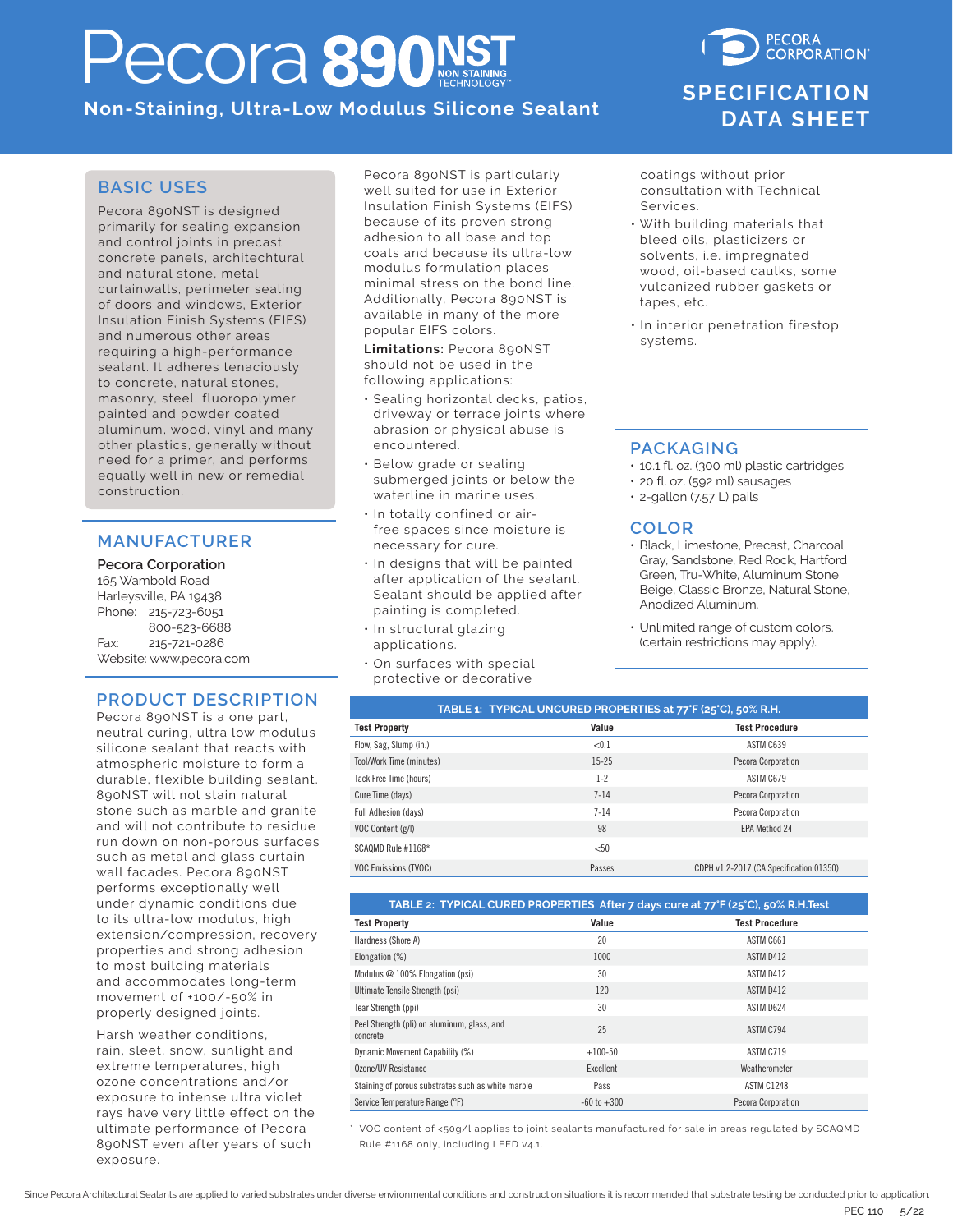# **PECORE SPECIFICATION**

### **4. TECHNICAL DATA TECHNICAL DATA**

**Applicable Standards:** Pecora 890NST Silicone meets or exceeds the requirements of the<br>following industry specifications; rotto anny malaotry oppolitications,<br>TT-S-230C, Class A, ASTM C-920, Class 100, Type S, Grade NS, Use G,A,M,O and CGSB-19GP-9, ASTM CAN/CGSB-19.13-M87. C-1248, CAN/CGSB-19.13-M87. exceeds the requirements of the

**Joint Design:** Proper sealant<br>dimensions are critical when annensions are entreat when<br>installing elastomeric joint sealants. Generally, a sealant width-to-depth ratio of 2:1 is no thinner than 1/8" (3 mm) for joints recommended. Dynamic joint conditions with equile a mimmum<br>1/4" width and 3/16" depth in If I width the grace depth in movement capabilities. For joints greater that 1" wide, consult expansion joints varies because of seasonal building expansion joints varies banding expansion joints varies.<br>because of seasonal and daily changes in temperature. If Pecora 890NST cannot be installed when the design width is approximately<br>. natiway between the differentional<br>extremes, the designed joint must be at least twice the total anticipated joint movement. Good architectural practice calls ror joint design or rour times<br>the anticipated movement due the annopated movement due<br>to construction tolerances and **Joint Design:** Proper sealant conditions will require a minimum Technical Service. The width of halfway between the dimensional for joint design of four times material variations.

### **5. INSTALLATION INSTALLATION**

**Surface Preparation:** Clean all joints and glazing areas by removat or foreign matter and<br>contaminants such as oil, dust, comammants saon as on, aast,<br>grease, frost, water, surface dirt, old sealants or glazing compounds and any protective coating. Porous substrates and<br>preceationary to popels using precast concrete panets asing<br>form release agents other than polyethylene film should be cleaned by grinding, saw cutting, blast cleaning (water or sand), mechanical abrading or a<br>combination of these methods which will provide a sound, clean and dry surface for sealant application. Dust, loose particles,<br>. ette shoutd be blown out or joints<br>with oil-free compressed air or mm on hoof compressor and st<br>vacuum cleaned. Metal, glass and plastic surfaces should be cleaned by solvent procedure or by mechanical means. Soap<br>or detergent and water cleaning creating on and water steaming<br>treatments are not recommended. Cleaning of all surfaces should be done on the same day on which removal of foreign matter and precast concrete panels using sand), mechanical abrading or a etc. should be blown out of joints or by mechanical means. Soap the sealant is applied.

**CAUTION:** Solvents may be the top and the pertoxic and/or flammable. Refer http:// to solvent manufacturer's  $\epsilon$ instructions or Safety Data Sheets<br><sup>(SDS)</sup> (SDS).

.<br>**Priming:** Pecora 890NST does not **Friming.** Hecora sydner does not<br>require priming on most common **Journal** adhesion pretend or in the field or in the field or in the field of the field of the field of the field of the strongly suggests adhesion pretesting, either in the field unusual building materials and other or in Pecora's laboratory on all porous substrates, particularly<br>brick, as well as unusual building materials and other substrates materials where special coatings or the communication. surface treatments may impair  $\qquad \qquad$  b optimum adhesion. Where primer but all precated, r-150 should be a controlled with the call of the controller call of the controller call of the<br>used on porous substrates and a biblioged by P-120 on special metal and control of the primer. plastic surfaces. All precast substrates require priming with all P-225 primer. All EIFS substrates. P-150 primer. Contact Technical base Services department for primer to use on other substrates. porous substrates, particularly is indicated, P-150 should be require priming with P-75 or

To assist in this determination Pecora has a list of adhesion-<br> m pect test results on a wrac<br>variety of substrates and building fr  $\overline{\phantom{a}}$  materials which is available on request from our Technical Services department. in-peel test results on a wide

Pecora routinely conducts project specific adhesion and compatibility tests in its laboratory on representative substrate samples. Consult<br>Technical Services for details. substrate samples. Consult

**Joint Backing:** Backer rod **bolit Backing**. Backer fou<br>controls the depth of the sealant be the copulation of the beatant.<br>and allows it to be applied under pressure. Use a size that will compress 25%. Denver Foam open-cell polyurethane or<br>open-cell polyurethane or renculated (sort) potyemytene<br>rod is recommended. Closed-. Is a fecommonacal croced<br>cell polyethylene may be used but care must be taken not to puncture the rod which can cause outgassing or bubbling.<br>blistering in the sealant. Opento entering in the examing spental substitution of the set and prevention of the set of the set of the set of the s with non-porous substrates to allow proper curing from both sides of the sealant. In joints too reticulated (soft) polyethylene cause outgassing or bubbling/ shallow for backer rod, use a polyethylene bond-breaker tape to prevent three-sided adhesion.

**Application:** All joints should be masked to ensure a neat appearance and prevent sealant applied outside the joint confines from imparting a discoloration to the substrate.



#### **EXAMPLES OF DIFFERENT JOINTS**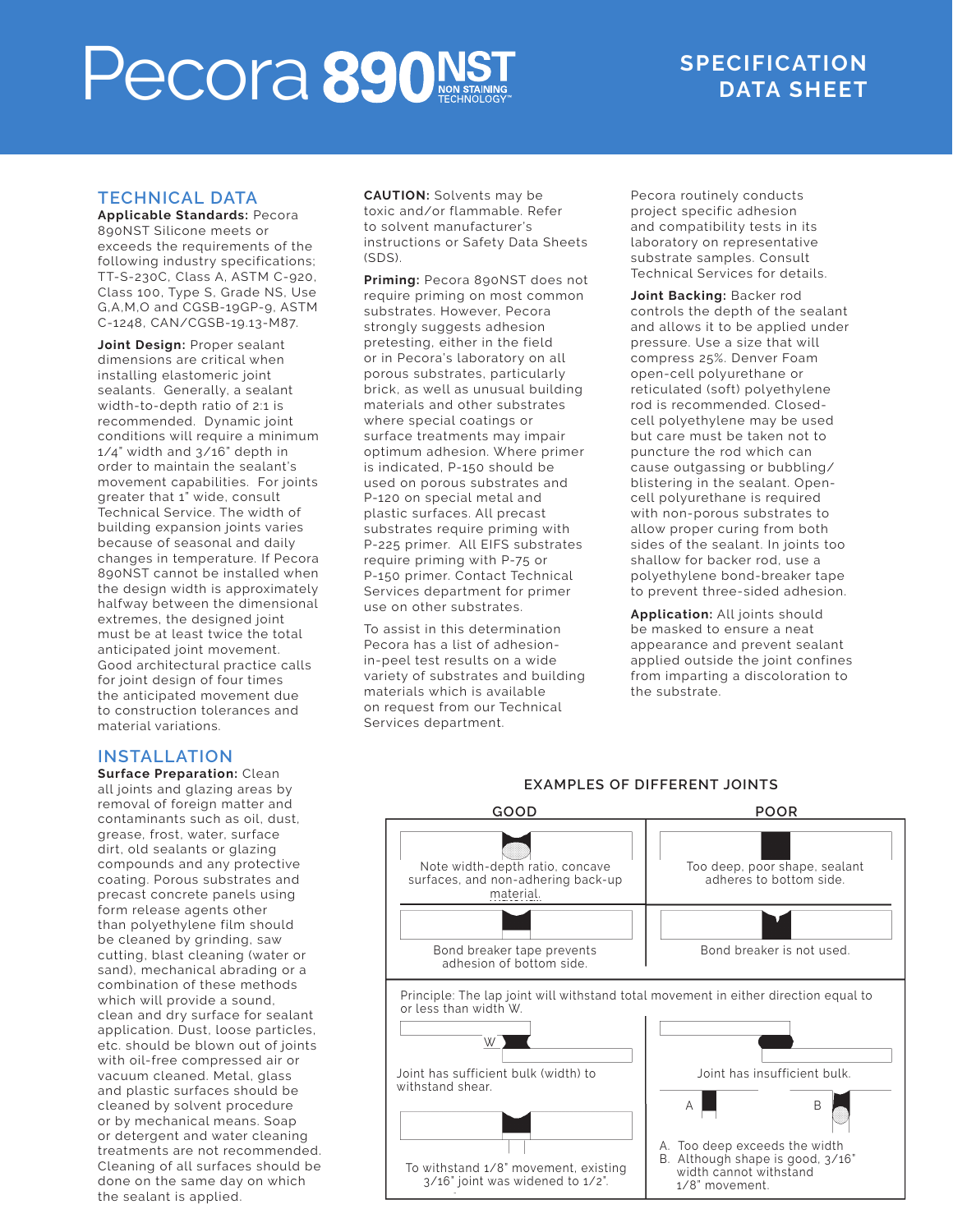# Pecora **890 NST** SPECIFICATION

**EXPANSION JOINT** 

**MASONRY**

# **Typical Applications for Pecora 890NST Ultra-Low Modulus Silicone Sealant**

# Pecora 890NST Pecora 890NST Weatherseal<sup></sup> **EIFS** Backer Rod Concrete Backer Rod

**WINDOW FRAME**

**EXPANSION JOINT**  Pecora 890NST Natural Stone